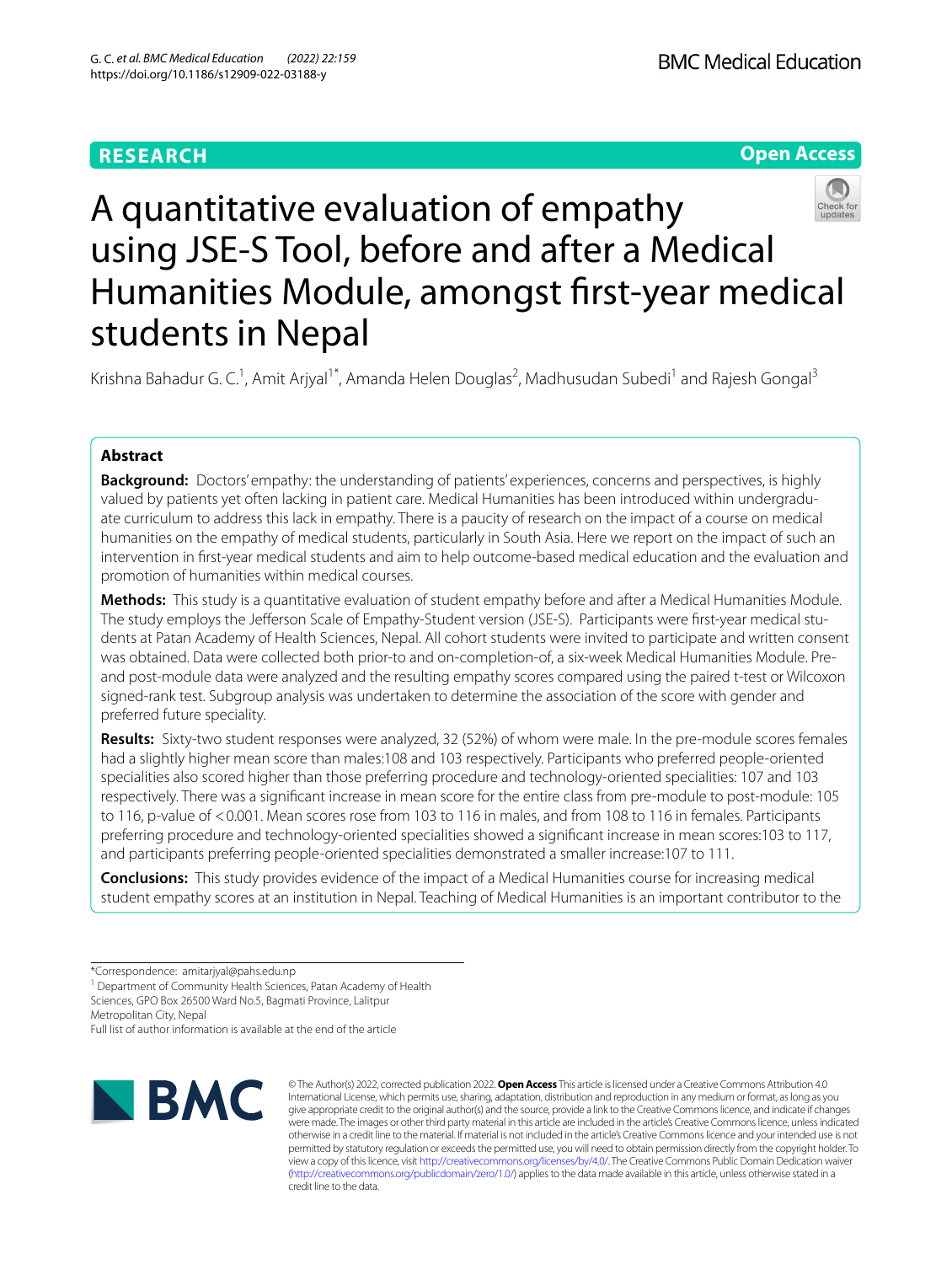development of empathy in medical students and its widespread expansion in the whole of South Asia should be considered.

**Keywords:** Empathy, Medical humanities, Jeferson Scale of Empathy-Student version, JSE-S, Medical education, Undergraduate medical curriculum

## **Background**

Empathy is an important quality for medical doctors and highly valued by patients [[1\]](#page-7-0). In the context of patient care, empathy is described as a predominantly cognitive attribute involving an understanding of patients' experiences, concerns and perspectives, and communicating this, rather than sharing patient feelings [[2\]](#page-7-1).

The ability of doctors to empathise, that is, to recognise, relate to and understand another's emotional situation, is important to patients [\[3](#page-7-2)]. Physicians' empathy has a signifcant impact on patients' reporting of symptoms [[4\]](#page-7-3), disease outcomes [\[5](#page-7-4)], and patient satisfaction and compliance [\[3\]](#page-7-2). In the present era of patient-centred care, empathy is a key component of a doctor's professionalism. Producing graduates with a high degree of empathy should be the goal of all medical educators [\[6](#page-7-5)].

Despite this, in recent years a lack of empathy among doctors and decline in communication and emotional support from healthcare professionals has been reported [[7,](#page-7-6) [8](#page-7-7)]. There are few Nepal-based studies of student empathy, however, one study found lower empathy scores among Nepali fnal year medical students than those in developed countries [[9\]](#page-7-8). From elsewhere in South Asia-Bangladesh, India and Pakistan, in recent years, there have been several reports on the assessment of empathy in medical students  $[10-12]$  $[10-12]$ . These studies point out low levels of empathy and also stress the need to inculcate empathy by means of a formal curriculum.

The question of whether empathy can be taught is much debated, but there is general indication that empathy may be subject to positive change with a range of interventional strategies [\[13](#page-7-11)]. For many years the lack of educational experiences have been identifed as a contributor to low empathy amongst medical students [\[14](#page-7-12)]. Indeed, traditional medical education often contributes to the problem as students' empathy and compassion decline during their training  $[15, 16]$  $[15, 16]$  $[15, 16]$  $[15, 16]$  $[15, 16]$ . Empathy has been shown to increase following diferent interventions emphasizing empathy such as integrating early patient contact with communication and interaction teaching [[17\]](#page-7-15), patient narrative and creative arts, writing, drama, and experiential learning [[18\]](#page-7-16).

Medical Humanities explores human experiences through the media of arts, literature, drama, music, flm and philosophy [\[19](#page-7-17)]. Medical Humanities courses have been designed and implemented within medical curricula, partially to address the problem of low empathy amongst students [\[17](#page-7-15), [18,](#page-7-16) [20,](#page-7-18) [21](#page-7-19)]. Many medical schools across the world have incorporated Medical Humanities in their undergraduate curricula  $[19]$  $[19]$  $[19]$ , although these vary greatly in their content. Student empathy has been shown to increase following Medical Humanities teaching [\[22](#page-7-20), [23](#page-7-21)] and it is likely that Medical Humanities teaching will result in more compassionate doctors  $[24, 25]$  $[24, 25]$  $[24, 25]$  $[24, 25]$  $[24, 25]$  although there is currently no evidence to support this [\[19\]](#page-7-17). Ultimately, patients are the potential benefciaries of such Medical Humanities courses [\[20](#page-7-18)].

In 2018 Patan Academy of Health Sciences(PAHS) in Lalitpur District of Nepal, commenced a new 16-hourlong Medical Humanities module within the introductory foundation course for frst year medical students [ $26$ ]. The Medical Humanities module explores diverse topics around disability, the elderly, death and dying, social injustice, compassion, and doctor-patient relationship through various media such as art, photography, literature, flm and poetry.

Medical Humanities teaching is relatively new to Nepal. In other South Asian countries, the idea of introducing Medical Humanities in the medical curriculum has both been pondered on and tried [[27–](#page-7-25)[30](#page-7-26)]. It is important to evaluate the impact of educational interventions, particularly in new contexts. Evaluation can facilitate the development of outcome-based education and provide evidence to support the expansion of medical humanities education within medical schools in South Asia [[31\]](#page-8-0). PAHS's Medical Humanities course is positively perceived by learners who found it enjoyable and interesting, and believed it made them think diferently and helped them to understand a doctor's role in caring; they also felt that it would make them better doctors  $[26]$  $[26]$  $[26]$ . However, there has been no evaluation of the course's impact on student empathy.

There is one Nepal-based study measuring the effect of a Medical Humanities course on empathy, using the Interpersonal Reactivity Index (IRI), which showed an increase in the perspective taking component of empathy but was unclear on the overall score impact [[32](#page-8-1)]. There have been no studies in Nepal or South Asia, evaluating student empathy before and after a Medical Humanities course using the Jeferson Scale of physician empathy.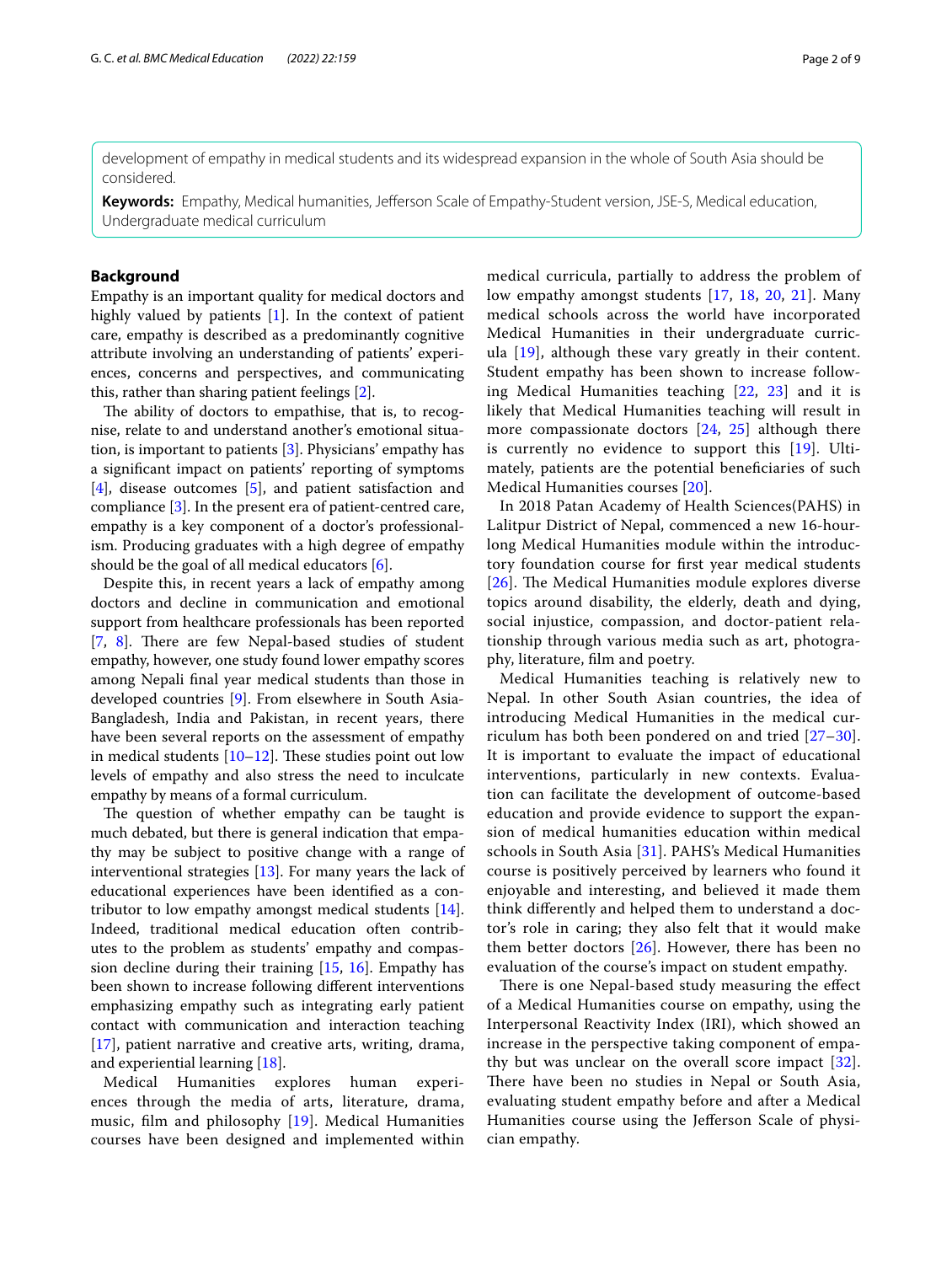In addition, there are various factors that afect medical students' empathy score. Gender, ethnic and social background and the speciality that they wish to choose in the future have been shown to be associated with empathy score in studies done on medical students elsewhere. Determining these associations will point out groups to whom empathy education must be emphasized.

This study evaluates the empathy levels of a first year cohort of medical students, before and after undertaking a Medical Humanities Module. This is the first report on observations being done on a longitudinal cohort of medical students of admission year 2019-20 at Patan Academy of Health Sciences.

## **Methods**

## **Setting and participants**

This study was carried out amongst first year medical students(Bachelor of Medicine and Bachelor of Surgery-MBBS students) admitted to Patan Academy of Health Sciences(PAHS) in the academic year 2019-20. PAHS is a public, not-for-proft, tertiary academic institution dedicated to improving Nepal's rural health by training health workers. It also aims to serve as a model of innovative medical education in a developing country, which can be replicated elsewhere. PAHS is located in the city of Lalitpur, adjacent to the capital of Nepal, Kathmandu and is based at Patan Hospital which is the major teaching hospital for the academy. Admission to PAHS takes place after a nationwide common medical entrance examination. All 65 students in the admission year 2019-20 were invited to participate in this study. All the students in the academic year group who consented to participate were eligible for inclusion. To minimize the efect of coercion, unquestioned freedom to refuse to participate was emphasized to all the students.

#### **Study instrument**

This study utilized the Jefferson Scale of Empathy-Student Version (JSE-S), a self-administered written questionnaire, developed to measure empathetic qualities and tendencies amongst healthcare students and professionals  $[33]$  $[33]$ . The JSE-S is a validated, 20-statement item questionnaire with participant responses scored on a seven-point Likert scale. Ten positively worded items, linked to "perspective-taking" were scored directly (strongly disagree=1, strongly agree=7), whilst  $10$ negatively worded statement items were reverse scored (strongly disagree  $=7$ , strongly agree  $=1$ ). Eight of the negative statement items were regarding "compassionate care" and two concerned "standing in the patient's shoes". The total scores were calculated with a possible range of 20 to 140, higher values indicating a greater degree of empathy [\[34](#page-8-3)].

Information related to student demographics and their preferred future medical speciality, was also collected.

#### **Study procedures**

The Bachelor of Medicine, Bachelor of Surgery (MBBS) course at Patan Academy of Health Sciences begins in the frst year with an eight-week-long Foundation Block. This study was carried out during the Foundation Block. The Foundation Block has a 16-hour-long Medical Humanities Module, which begins in the frst week and ends in the last week of the block. The course employs various media such as: art, photography, literature, flm and poetry. Stimulus material is provided and students engaged in active learning through small group discussion, presentations, poster design and drama [\[26](#page-7-24)]. Students undertake a disability exposure: inhabiting the roles of carers and physically disabled people, they visit the local area. After the activity students refect on their experience. At the end of the course students produce individual written refections and group dramas, exploring their experiences and learning. A detailed description of selected contents of the Medical Humanities Module at PAHS is provided in Sect. 1 of the Supplementary [Appendix](#page-6-0).

All students in the admission year 2019-20 were invited to participate. As the study was being carried out by faculty members, in order to reduce the risk of bias and the efect of coercion, all the students were clearly explained that they were free to deny consent to participate and no further questions would be asked of them for doing so. The questionnaire was anonymized to reduce response or conformity bias. The investigators (KGC and AA) who administered and analysed the JSE-S tool were not involved in designing or teaching the Medical Humanities Course.

Potential participants were approached by the researchers as a cohort, prior to the start of the module (Pre-module Assessment) and again upon its completion (Post-module Assessment). Data were collected through participants written completion of the JSE-S tool. The study was conducted in English, the language of medical education in Nepal.

## **Study defnitions**

The 'Future Speciality' was defined as the medical speciality the frst-year students wished to pursue after graduation or the career path they were interested in at the time of this survey. Future Speciality is categorized into three broad groups: 'People-Oriented' which includes internal medicine, pediatrics, obstetrics-gynecology, family medicine, and psychiatry; 'Technology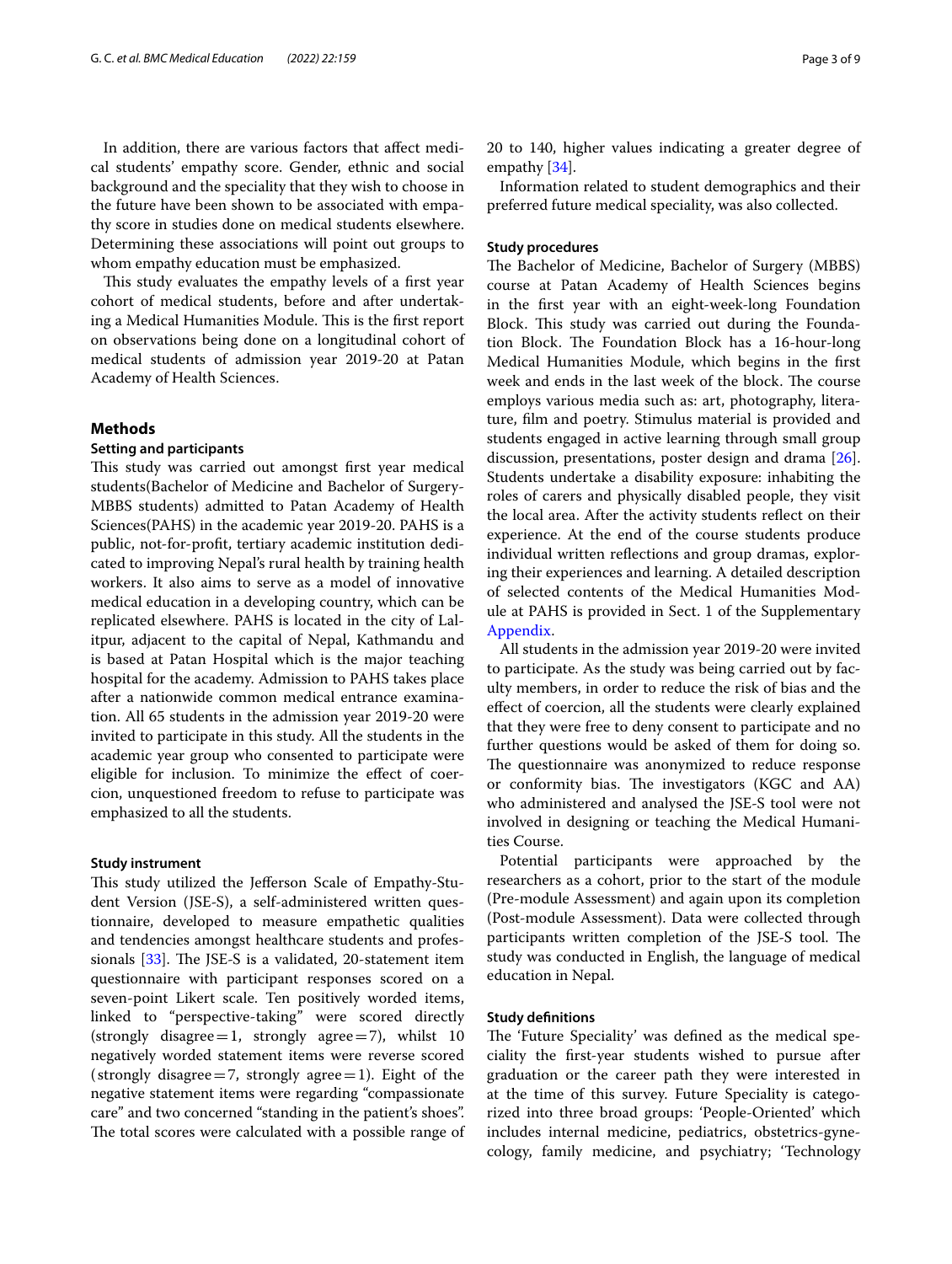and Procedure-Oriented' which includes surgery, neurosurgery, orthopedic surgery, and public health; and 'Undecided', for students unable to identify a future speciality they would be interested in pursuing later in their careers. Specialities that require frequent and continuous encounters with patients and preventive care consultations are grouped in the 'People-Oriented' specialities and specialities that require more technical and procedural skills are grouped in the 'Technology and Procedure-Oriented' specialities. This broad grouping of speciality classifcation has been used in previous empathy studies [[35\]](#page-8-4).

## **Data and statistical procedures**

After collection of completed survey tools, data was entered into Microsoft excel and checked for discrepancies. Data was double-checked for duplicates and outliers, which were removed as necessary.

Prior to analysis, the scalar data were scored or reversescored as necessary, for the positively and negatively worded items respectively, based on the JSE-S Professional Manual and Users Guide (2009) [[36\]](#page-8-5). Statistical analysis was conducted based on simple descriptive statistics using grouped mean scores, as outlined in the JSE-S methodology. The empathy scores were compared for the whole cohort and subgroups, using, independent T-test and ANOVA test respectively.

Similarly, to compare the signifcance of pre-module and post-module score diference, paired t-test was applied depending on the normality of data. For non-normally distributed data the nonparametric test Wilcoxon signed-rank test was applied. Tests were considered statistically significant at p value of  $\leq 0.05$  level. All analysis was conducted using the statistical software package SPSS 20.

## **Ethical consideration**

Participation in the study was voluntary and students understood that they were free to decline to participate or withdraw from the study, with no negative consequences. The purpose of the study was explained to potential participants. Participants understood that their identity would be kept confdential and that the data would be used for research and potentially published. Informed voluntary written consent was obtained from the participants. Participants' responses were anonymized in the data input process, through allocation of a code to each participant. Participant responses and data were kept securely and accessible only to the research team. The study proposal received local ethical approval from the Institutional Review Committee at PAHS.

## **Results**

All 65 students in the study cohort consented to participate. Data from three students were removed from the fnal analysis due to extremely low and discrepant scores. The final data analysis was carried out on 62 students' responses. Thirty-two (51.6%) students were male and 30(48.4%)female. Sixty(96.8%) students were younger than 22 years of age.

Table [1](#page-3-0) shows students' preference of Future Speciality(1a) and their preference according to speciality group: People-Oriented speciality or Technology and Procedure-Oriented speciality(1b). Surgery and neurosurgery were the most popular specialities. The majority of students chose a Technology and Procedure-Oriented speciality.

Cronbach's alpha was computed for both Pre and Postmodule Assessment, and found to be 0.703 and 0.629 respectively.

In the gender-based comparison of scores, mean $(\pm SD)$ empathy score was slightly diferent for males, 103.13( $\pm$ 10.24), versus females, 108.07( $\pm$ 10.22) in the Pre-module Assessment. Female students had a slightly higher pre-module mean score, however, this diference was not statistically significant,  $(p$ -value=0.062). The Post-module Assessment revealed no difference between the sexes, with mean $(\pm SD)$  empathy score of 116.44( $\pm$ 8.94) for males and 116.13( $\pm$ 9.25) for females  $(p$ -value = 0.896).

Table [2](#page-4-0) shows a similar comparison between the Pre and Post-module scores based on Future Speciality.

<span id="page-3-0"></span>**Table 1** Distribution of participants by Future Speciality

|                                   | Frequency<br>$(n=62)$ | Percentage |
|-----------------------------------|-----------------------|------------|
| <b>1a Future Speciality</b>       |                       |            |
| Surgery                           | 18                    | 29.0       |
| Neurosurgery                      | 12                    | 19.4       |
| Internal Medicine                 | 4                     | 6.5        |
| Pediatrics                        | $\mathfrak{D}$        | 3.2        |
| Psychiatry                        | $\mathfrak{D}$        | 3.2        |
| Neurology                         | $\mathfrak{D}$        | 3.2        |
| Orthopedic Surgery                | $\mathfrak{D}$        | 3.2        |
| Obstetrics/Gynecology             | 1                     | 1.6        |
| Family Medicine/General Practice  | 1                     | 1.6        |
| Preventive Medicine               | 1                     | 16         |
| Public Health                     | 1                     | 1.6        |
| Undecided                         | 16                    | 25.8       |
| <b>1b Future Speciality Group</b> |                       |            |
| People-Oriented                   | 13                    | 21.0       |
| Technology and Procedure-Oriented | 33                    | 53.2       |
| Undecided                         | 16                    | 25.8       |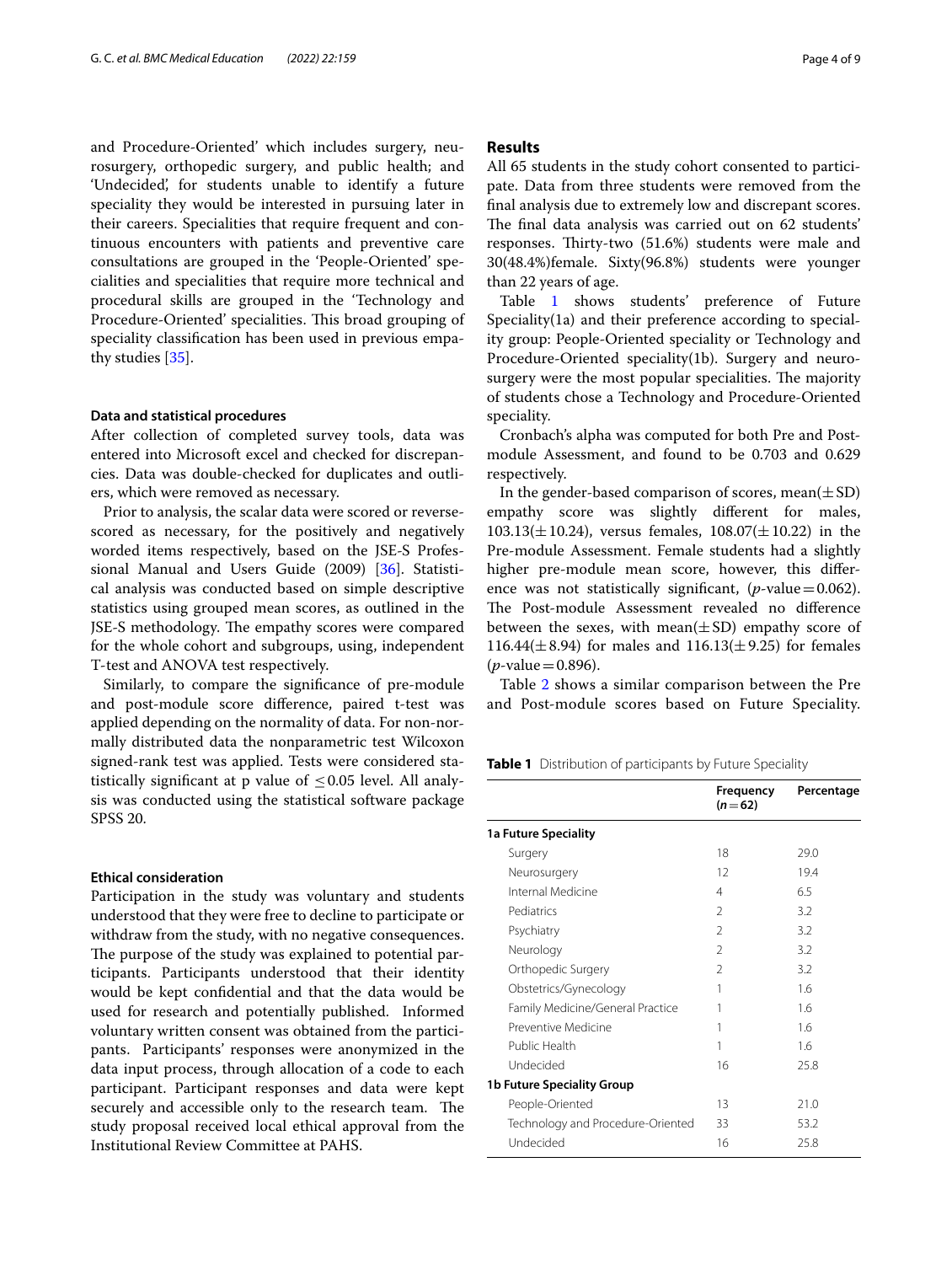| Jefferson Scale of Empathy<br><b>Timing of Assessment</b> | <b>Subgroup of Future Speciality</b>      | p-value*                                                      |                                     |       |
|-----------------------------------------------------------|-------------------------------------------|---------------------------------------------------------------|-------------------------------------|-------|
|                                                           | <b>People Oriented</b><br>[Mean $\pm$ SD] | <b>Procedure or Technology</b><br>Oriented<br>[Mean $\pm$ SD] | <b>Undecided</b><br>[Mean $\pm$ SD] |       |
| Pre-module                                                | $107.31 + 9.54$                           | $103.12 \pm 9.84$                                             | $109 + 11.66$                       | 0.143 |
| Post-module                                               | $111.54 \pm 12.14$                        | $117.45 + 8.52$                                               | $117.75 + 5.74$                     | 0.100 |

<span id="page-4-0"></span>**Table 2** Comparison of Future Speciality group scores, Pre- and Post-module

\*ANOVA test applied

<span id="page-4-1"></span>**Table 3** Comparison of Pre-module versus Post-module scores overall and by gender

| Gender                    | Pre-module Score Post-module<br>[Mean $\pm$ SD] | Score<br>[Mean $\pm$ SD] | <i>p</i> -value* |
|---------------------------|-------------------------------------------------|--------------------------|------------------|
| Entire Class ( $n = 62$ ) | $105.52 \pm 10.45$                              | $11629 + 902$            | $\leq$ 0.001     |
| Males $(n=32)$            | $10313 + 1024$                                  | $11644 + 894$            | $\leq$ 0.001     |
| Females ( $n = 30$ )      | $108.07 \pm 10.22$                              | $11613 + 925$            | $\leq$ 0.001     |

\*Paired t-test for score comparison

The mean $(\pm SD)$ Pre-module scores were slightly lower amongst the Procedure-oriented specialities group, however, this diference was not statistically signifcant. Likewise, Post-module scores analysis revealed no statistically signifcant diference.

Table [3](#page-4-1) demonstrates a statistically signifcant (*p* value<0.001) change in mean empathy score for the entire class cohort from, Pre-module score  $105.52(\pm 10.45)$  to Post-module score  $116.29(\pm 9.02)$ . This increase was seen for both males and females.

In Table [4](#page-4-2) Pre- and Post-module scores are compared according to future speciality groups. This demonstrates an increase in scores for all groups, however this diference is highly signifcant for the Technology and Procedure group, with the mean rising 14.3 points, from 103.12 to 117.45 (*p*-value<0.001), and Undecided group mean increasing 8.75 points  $(p=0.0.017)$ .

The change in Pre and Post-module scores for each sub-section of the Jefferson Scale was calculated (Table [5](#page-4-3)) and shows a statistically signifcant increase in Perspective Taking scores, 59.8 to 61.8,  $(p$ -value=0.001), and the Compassionate Care scores, 43.5 to 47.0,  $(p$ -value = 0.005). However, mean scores for the Standing

<span id="page-4-2"></span>

|  | Table 4 Comparison of Pre-module versus Post-module scores in each Future Speciality group |  |  |
|--|--------------------------------------------------------------------------------------------|--|--|
|  |                                                                                            |  |  |

| <b>Future Speciality Group</b>            | <b>Pre-module Score</b><br>[Mean $\pm$ SD] | Post-module Score<br>[Mean $\pm$ SD] | $p$ -value* |
|-------------------------------------------|--------------------------------------------|--------------------------------------|-------------|
| People Oriented<br>$(n=13)$               | $107.31 + 9.54$                            | $111.54 + 12.14$                     | 0.096       |
| Procedure/Technology Oriented<br>$(n=33)$ | $103.12 + 9.84$                            | $117.45 \pm 8.52$                    | < 0.001     |
| Undecided<br>$(n=16)$                     | $109 + 11.66$                              | $117.75 + 5.74$                      | 0.017       |

\*Paired t-test for score comparison

<span id="page-4-3"></span>**Table 5** Comparison of Pre-module versus Post-module scores in each JSE item subgroup

| Jefferson Scale of Empathy Item<br>Subgroup          | <b>Score Range</b> | <b>Pre-module Score</b> | Post-module Score | <i>p</i> -value      |
|------------------------------------------------------|--------------------|-------------------------|-------------------|----------------------|
|                                                      |                    |                         |                   |                      |
| Perspective Taking<br>Score [Mean $\pm$ SD]          | $10 - 70$          | $59.81 + 6.42$          | $61.84 + 5.62$    | $0.0013^a$           |
| Compassionate Care<br>Score [Median(IQR)]#           | $8 - 56$           | 43.5 (40.75, 48)        | 47 (43.75, 49)    | $0.005^{b}$          |
| Standing on Patients' Shoes<br>Score [Mean $\pm$ SD] | $2 - 14$           | $8.74 + 2.37$           | $8.1 + 2.73$      | $0.054$ <sup>a</sup> |

<sup>a</sup> Paired t-test used to test for significance of difference between Pre-module and Post-module scores

<sup>b</sup> Median was computed for this score as it was non-normally distributed and Wilcoxon signed-rank test was applied for testing significance of difference between pre-module and post-module score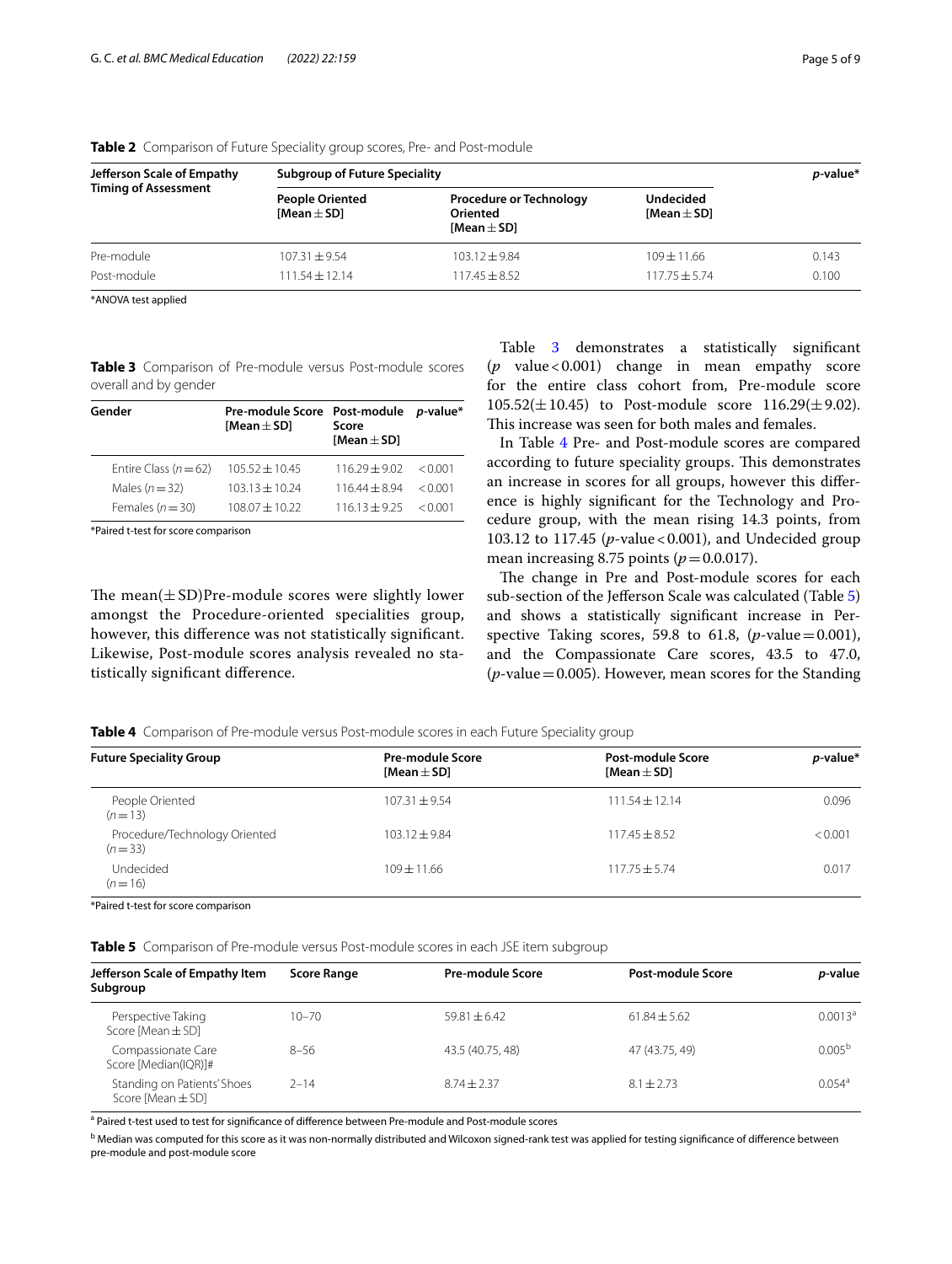

<span id="page-5-0"></span>on Patients Shoes sub-section declined slightly, although not statistically significantly  $(p=0.054)$ .

Correlation of Pre and post-module scores was observed at the individual level with Pearson's Correlation Coefficient of  $0.29(p \text{ value} = 0.02)$ . (Fig. [1\)](#page-5-0).

Aggregating the fndings in all the students revealed an increase in the mean scores from Pre-module score of 105 to a Post-module score of 116.

## **Discussion**

This study carried out on first year MBBS students at Patan Academy of Health Sciences measured the scores obtained in the Jeferson Scale of Empathy before and after a module on Medical Humanities. There was an increase in the aggregate mean scores from Pre-module score of 105 to a Post-module score of 116.

This study found increased Post-module empathy scores across all speciality preference groups and both genders.

Our results also concur with those of previous studies regarding the association of empathy with gender and speciality preference. The finding of higher Pre-module empathy scores for female students, although not statistically significant in our study, was similar to that seen in a large study based in the United States of America amongst osteopathic medicine students [\[35\]](#page-8-4).

Our fndings of higher scores for students preferring People-oriented, compared to Technology and Procedure-oriented speciality refect those of other studies [[37\]](#page-8-6). This demonstrates the positive impact of medical humanities teaching to all students. The fact that Technology and Procedure-oriented speciality group had lower pre-module scores but had higher gains could hint that there is a diferent perception towards medical education and careers of this group compared to the People-oriented group and giving them a education on humanities could have a large impact. This finding should be corroborated in the future by larger studies both in medical students and doctors practicing in the various specialities. Our fndings indicate the potential for identifying students with lowest empathy scores, who may beneft most from medical humanities, based on their gender and preferred future speciality.

A similar Nepal-based study also demonstrated improvement in some components of empathy following a medical humanities course, although direct score comparison is not possible due to diferent instrument usage [\[32](#page-8-1)]. Whilst our observed improvement in empathy scores following a Medical Humanities course are encouraging, there is uncertainty regarding its long-term impact. Sustained improvement in empathic understanding has been observed after repeated interventions. A study that had examined the changes in empathy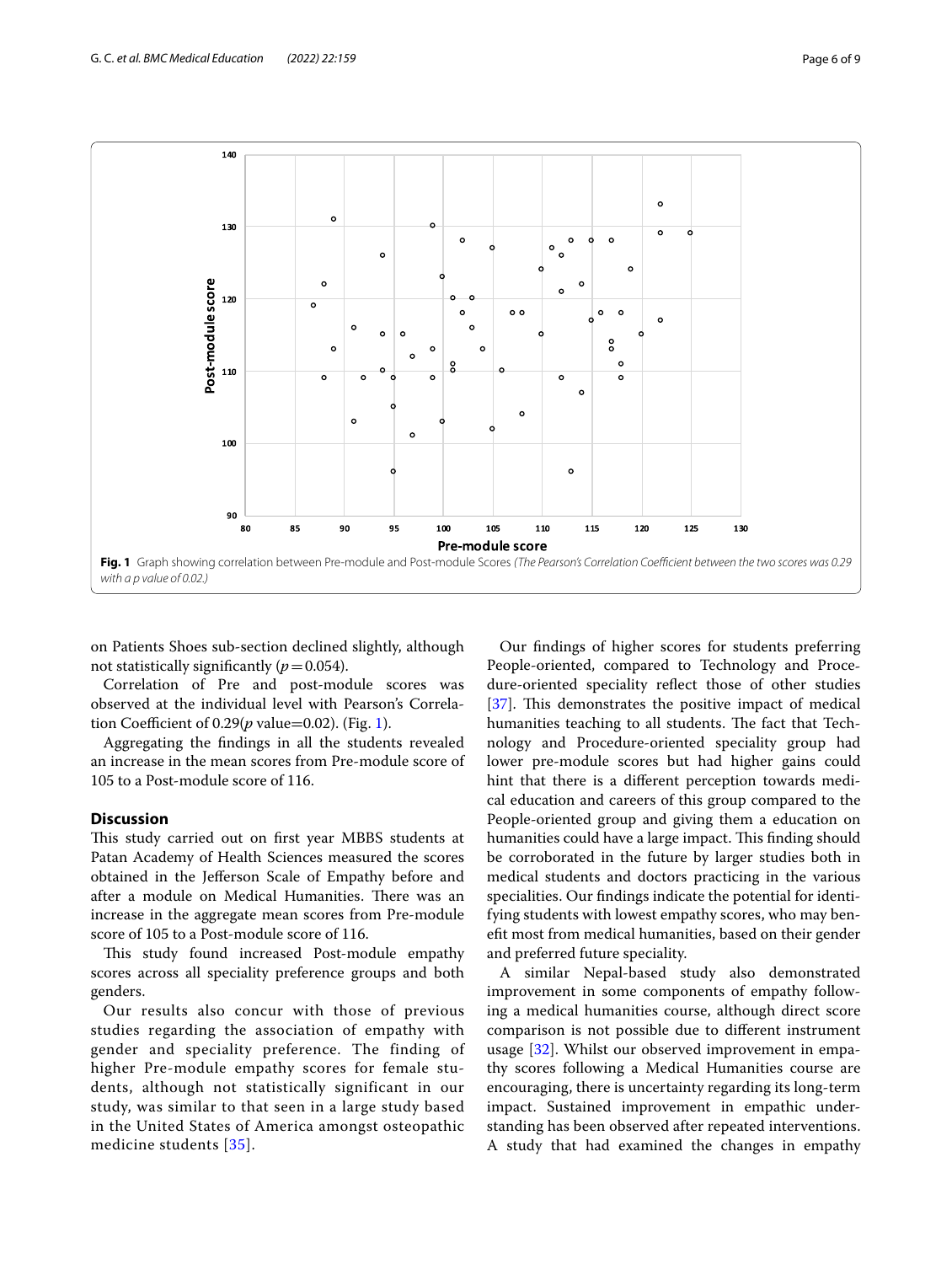scores after a targeted activity such as watching a videos of patient encounters aimed at enhancing empathetic understanding showed that empathy levels sustainably enhance after targeted and repeated interventions compared to a control group for which there was only a short intervention or no intervention was carried out at all [\[38](#page-8-7)] indicating the potential for similar impact amongst our participants given the prolonged duration of the intervention; however, this needs to be evaluated in future studies. Unlike that study, our study did not have a control group for comparison, as our module was deemed to be essential and not optional, but the extensive module that we taught may have been able to enhance empathetic understanding in a similar method as this experimental study.

Studies have also been carried out to assess the change in empathy scores after specifc interventions other than a medical humanities module like ours. One study shows the increase in empathy scores after completion of a single session course in communication skills [[39\]](#page-8-8). Patient centred communication has also been shown to be correlated with empathy scores in another study [\[40\]](#page-8-9).

Our study participants, in the embryonic stages of their medical careers, have had minimal exposure to the varied medical speciality choices available. Considering this, it is uncertain how predictive of future roles their preferences at this time would be. Despite this the diferences in empathy scoring according to future speciality preference at this stage, seems to be a consistent fnding [\[37](#page-8-6)].

This study employed a scalar tool, JSE, the most commonly used for measuring empathy [[41\]](#page-8-10). Other non-scalar methods, such as patients' description of physicians' empathy, may be used in parallel. One limitation of the JSE tool is its reliance on self-reporting of behavior, which may be weakly correlated with actual action and behavior [[42\]](#page-8-11). Students' responses may have inherent bias to create a favorable impression. It is encouraging to observe increased empathy scores overall, however, the question remains as to whether this statistically signifcant diference in empathy scores translates into real-life signifcance in students' empathy. Further, qualitative studies are needed to evaluate this, particularly considering the perspective of patients, the recipients of student empathy and compassion.

Three participants' responses were removed from analysis due to very low and discrepant scores, consistent with having misread negative statements and answering them in reverse. To avoid bias, these participants were not asked to repeat the evaluation or alter their responses. The potential for other students having misunderstood statements cannot be excluded. The survey was conducted in English, the language of medical instruction in Nepal, however, as most participants are

non-native English speakers the potential for miscomprehension remains, particularly with negatively worded statements. Future use of the Jeferson Scale must consider this phenomenon and its translation into the Nepali language may be important for future use.

Our study demonstrates the positive impact of medical humanities on student empathy scores. Considering the background of low empathy scores amongst Nepali and South Asian medical students  $[9-12]$  $[9-12]$  $[9-12]$ , these findings are encouraging. However, it remains to be seen whether, and how long this change persists, against the trend of declining empathy as training progresses. It is unlikely that a single Medical Humanities module is able to fully counteract such decline. Future cohort analysis will address this question.

## **Conclusions**

In conclusion, medical humanities teaching is in its infancy in Nepal and South Asia. This study demonstrates the positive impact of a medical humanities module on student empathy in this context and may be a start in addressing the problem of low empathy among health care workers. Medical educators in Nepal and South Asia should consider incorporating Medical Humanities within their curricula.

#### **Abbreviations**

IRI: Interpersonal Reactivity Index; JSE-S: Jefferson Scale of Empathy- Student Version; MBBS: Bachelor of Medicine and Bachelor of Surgery; PAHS: Patan Academy of Health Sciences; SD: standard deviation.

#### **Supplementary Information**

The online version contains supplementary material available at [https://doi.](https://doi.org/10.1186/s12909-022-03188-y) [org/10.1186/s12909-022-03188-y.](https://doi.org/10.1186/s12909-022-03188-y)

**Additional fle 1.** Dataset -A Quantitative Evaluation of Empathy Using JSE-S Tool, Before and After a Medical Humanities Module, Amongst Firstyear Medical Students in Nepal

<span id="page-6-0"></span>**Additional fle 2.** Medical Humanities Module - Selected Contents

#### **Acknowledgements**

 We would like to thank all the students of frst-year MBBS (2019-20) at PAHS for participating in this study.

#### **Authors' contributions**

KGC designed the study, and analyzed and interpreted the data. AA analyzed and interpreted the data, and wrote the manuscript. AHD designed the study, collected data and substantively revised the manuscript. MS conceived and designed the study, collected the data and reviewed the manuscript. RG conceived and designed the study, collected the data and reviewed the manuscript. All authors read and approved the fnal manuscript.

#### **Authors' information**

Patan Academy of Health Sciences is a relatively newly established (established in 2008) medical school in Nepal and through a unique curricular structure it deliberately and methodically aims to inculcate empathy in medical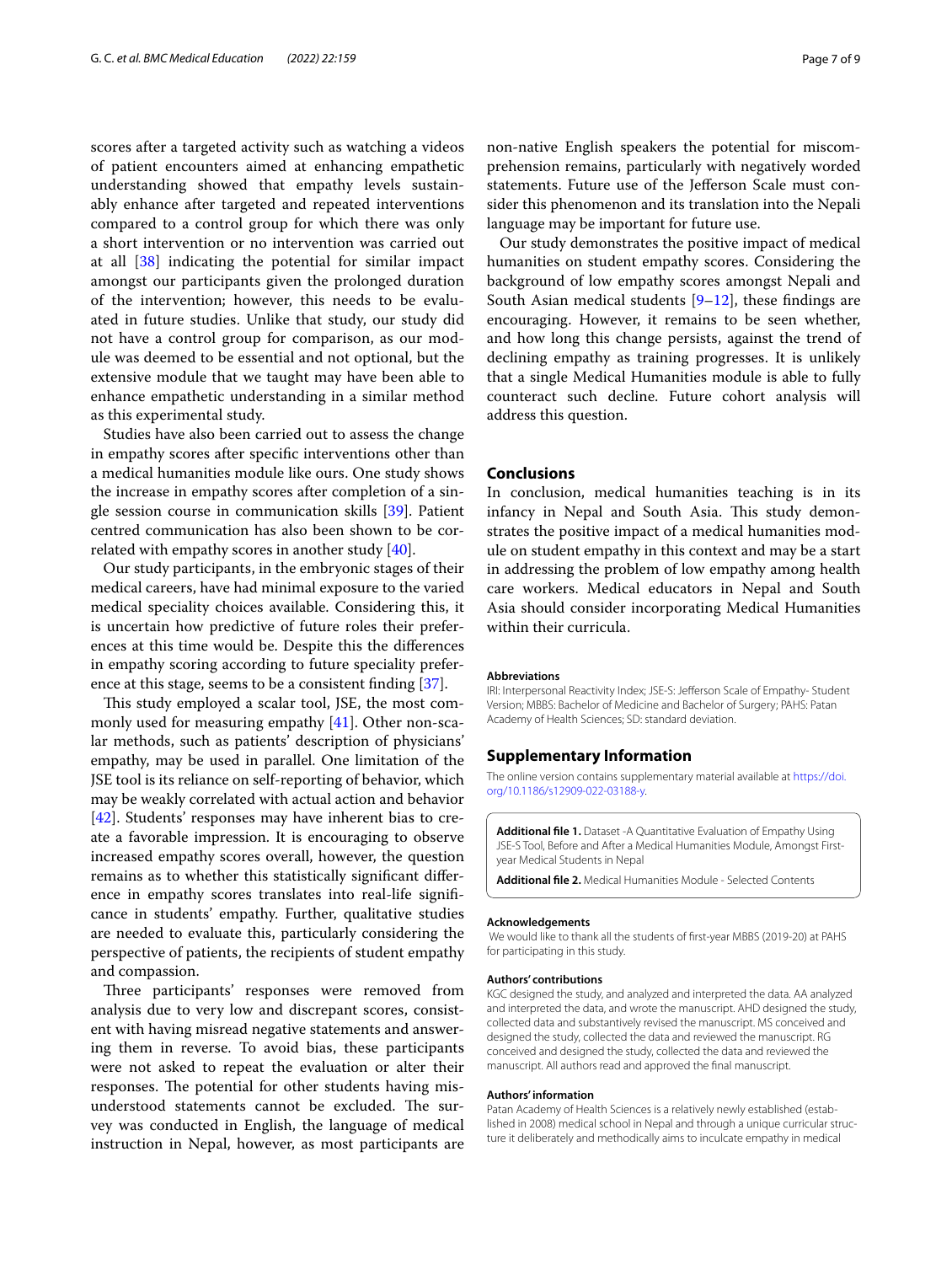students. Teaching medical humanities and developing empathetic doctors form the core of some of PAHS' values.

RG is professor of surgery with special interest in palliative care has been involved with helping establish PAHS and designing the curriculum. RG was the founding dean of the institute. He currently serves in the capacity of rector and coordinates the Medical Humanities Module described in this paper. MS is professor of sociology and medical anthropology, and has been involved with helping establish PAHS and designing the curriculum. He is also involved with teaching the Medical Humanities Module described in this paper. AHD is a general practitioner and a voluntary part-time faculty support at PAHS; she teaches topics related to General Practice and Medical Ethics to undergraduate and postgraduate medical students.

AA is a clinician researcher and assistant professor at PAHS and teaches Epidemiology and Ethics to undergraduate and postgraduate medical students. KGC is an assistant professor at PAHS and has carried out several studies measuring empathy using the Jeferson Scale of Empathy.

#### **Funding**

No additional or specifc funding was used to conduct this study. KGC, AA, MS and RG are full time employees at PAHS.

#### **Availability of data and materials**

The dataset used and analyzed during the current study is available at the supplementary material section as a supplementary data fle. The authors may be contacted for help with accessing the dataset.

#### **Declarations**

#### **Ethics approval and consent to participate**

 This study was granted ethical approval from the Institutional Review Committee at Patan Academy of Health Sciences; Ref: drs2001031336. We confrm that all methods were carried out in accordance with relevant guidelines and regulations.

 All participants gave fully informed written consent to participate at the start of the study.

#### **Consent for publication**

Not applicable.

#### **Competing interests**

All the authors are faculty members at Patan Academy of Health Sciences. MS, RG were involved in designing the curriculum and the Medical Humanities course at PAHS. MS, RG, AHD, AA teach ethics and medical humanities at PAHS.

The authors declare that they have no fnancial competing interests.

#### **Author details**

<sup>1</sup> Department of Community Health Sciences, Patan Academy of Health Sciences, GPO Box 26500 Ward No.5, Bagmati Province, Lalitpur Metropolitan City, Nepal. <sup>2</sup> Department of General Practice and Emergency Medicine, Patan Academy of Health Sciences, Lalitpur, Nepal. <sup>3</sup> Department of Surgery, School of Medicine, Patan Academy of Health Sciences, Lalitpur, Nepal.

# Received: 14 December 2020 Accepted: 18 February 2022

#### **References**

- <span id="page-7-0"></span>1. Hojat M, Gonnella JS, Nasca TJ, Mangione S, Vergare M, Magee M. Physician empathy: Defnition, components, measurement, and relationship to gender and specialty. Am J Psychiatry. 2002;159(9):1563–9.
- <span id="page-7-1"></span>2. Hojat M. Empathy in Patient Care: Antecedents, Development, Measurement, and Outcomes. New York: Springer; 2007. p. 80.
- <span id="page-7-2"></span>3. Kim SS, Kaplowitz S, Johnston M V. The efects of physician empathy on patient satisfaction and compliance. Eval Heal Prof. 2004;27(3):237–51.
- <span id="page-7-3"></span>4. Mercer SW, Reynolds WJ. Empathy and quality of care. Br J Gen Pract. 2002;52(SUPPL.):9–12.
- <span id="page-7-4"></span>5. Canale S Del, Louis DZ, Maio V, Wang X, Rossi G, Hojat M, et al. The relationship between physician empathy and disease complications: An

empirical study of primary care physicians and their diabetic patients in Parma, Italy. Acad Med. 2012;87(9):1243–9.

- <span id="page-7-5"></span>6. Learning Objectives for Medical Student Education— Guidelines for Medical Schools: Report I of the Medical School Objectives Project. Acad Med. 1999;74(1):13–18.
- <span id="page-7-6"></span>7. Simon H. Empathy in Medicine [Internet]. [cited 2020 Oct 20]. Available from: <https://in-training.org/empathy-in-medicine-12747>
- <span id="page-7-7"></span>8. Litman J. Empathy in Medical Education- Can Kindness Be Taught? [Internet]. [cited 2020 Oct 20]. Available from: [https://pha.berkeley.edu/2018/](https://pha.berkeley.edu/2018/05/16/empathy-in-medical-education-can-kindness-be-taught/) [05/16/empathy-in-medical-education-can-kindness-be-taught/](https://pha.berkeley.edu/2018/05/16/empathy-in-medical-education-can-kindness-be-taught/)
- <span id="page-7-8"></span>9. GC KB, Paudel S. Study on Empathy among Undergraduate Students of the Medical Profession in Nepal. J Biosci Med. 2017;05(11):51–63.
- <span id="page-7-9"></span>10. Mostafa A, Hoque R, Mostafa M, Rana MM, Mostafa F. Empathy in Undergraduate Medical Students of Bangladesh: Psychometric Analysis and Diferences by Gender, Academic Year, and Specialty Preferences. ISRN Psychiatry. 2014;2014:1–7.
- 11. Chatterjee A, Ravikumar R, Singh S, Chauhan P, Goel M. Clinical empathy in medical students in India measured using the Jeferson Scale of Empathy-Student Version. J Educ Eval Heal Prof. 2017;14:33.
- <span id="page-7-10"></span>12. Shaheen A, Mahmood MA, Zia-Ul-Miraj M, Ahmad M. Empathy levels among undergraduate medical students in Pakistan, a cross sectional study using Jefferson scale of physician empathy. J Pak Med Assoc. 2020;70(7):1149–53.
- <span id="page-7-11"></span>13. Stepien KA, Baernstein A. Educating for empathy: A review. J Gen Intern Med. 2006;21(5):524–30.
- <span id="page-7-12"></span>14. Kramer D, Ber R, Moore M. Impact of workshop on students' and physicians' rejecting behaviors in patient interviews. J Med Educ. 1987;62(11):904–10.
- <span id="page-7-13"></span>15. Neumann M, Edelhäuser F, Tauschel D, Fischer MR, Wirtz M, Woopen C, et al. Empathy decline and its reasons: A systematic review of studies with medical students and residents. Acad Med. 2011;86(8):996–1009.
- <span id="page-7-14"></span>16. Pedersen R. Empathy development in medical education–a critical review. Med Teach. 2010;32(7):593–600.
- <span id="page-7-15"></span>17. Pohontsch NJ, Stark A, Ehrhardt M, Kötter T, Scherer M. Infuences on students' empathy in medical education: An exploratory interview study with medical students in their third and last year. BMC Med Educ. 2018;18(1):1–9.
- <span id="page-7-16"></span>18. Batt-Rawden SA, Chisolm MS, Anton B, Flickinger TE. Teaching empathy to medical students: An updated, systematic review. Acad Med. 2013;88(8):1171–7.
- <span id="page-7-17"></span>19. Ousager J, Johannessen H. Humanities in undergraduate medical education: A literature review. Acad Med. 2010;85(6):988–98.
- <span id="page-7-18"></span>20. Kirklin D. The Centre for Medical Humanities, Royal Free and University College Medical School, London. England Acad Med. 2003;78(10):1048–53.
- <span id="page-7-19"></span>21. Macnaughton J. The humanities in medical education: Context, outcomes and structures. Med Humanit. 2000;26(1):23–30.
- <span id="page-7-20"></span>22. Muszkat M, Yehuda A Ben, Moses S, Naparstek Y. Teaching empathy through poetry: a clinically based model. Med Educ. 2010;44(5):503.
- <span id="page-7-21"></span>23. Shapiro J, Morrison E, Boker J. Teaching empathy to frst year medical students: evaluation of an elective literature and medicine course. Educ Heal. 2004;17(1):73–84.
- <span id="page-7-22"></span>24. Hafferty F. Beyond curriculum reform: confronting medicine's hidden curriculum. Acad Med. 1998;73(4):403–7. [https://doi.org/10.1097/00001](https://doi.org/10.1097/00001888-199804000-00013) [888-199804000-00013](https://doi.org/10.1097/00001888-199804000-00013).
- <span id="page-7-23"></span>25. Shapiro J, Rucker L. Can poetry make better doctors? Teaching the humanities and arts to medical students and residents at the University of California, Irvine, College of Medicine. Acad Med. 2003;78(10):953–7.
- <span id="page-7-24"></span>26. Douglas AH, Subedi M, Gongal R. Medical Undergraduates ' Perceptions on Medical Humanities Course in Nepal. J Nepal Heal Res Counc. 2020;18(3):436–41.
- <span id="page-7-25"></span>27. Phansalkar M, Alexander T, Solomon S, Varghese RGB. Humanities in medicine: experience at Pondicherry Institute of Medical Sciences, India. Indian J Med Ethics. 2019;4(1):71–2.
- 28. Saiyad S, Paralikar S, Verma A. Introduction of medical humanities in MBBS 1st year. Int J Appl Basic Med Res. 2017;7:S23-6.
- 29. Ramaswamy R. Embracing the unknown: introducing medical humanities into the undergraduate medical curriculum in India. Indian J Med Ethics. 2012;9(3):174–6.
- <span id="page-7-26"></span>30. Ghias K, Khan KS, Ali R, Azfar S, Ahmed R. Stretching the boundaries of medical education: A case of medical college embracing humanities and social sciences in medical education. Pakistan J Med Sci. 2016;32(4):911–6.